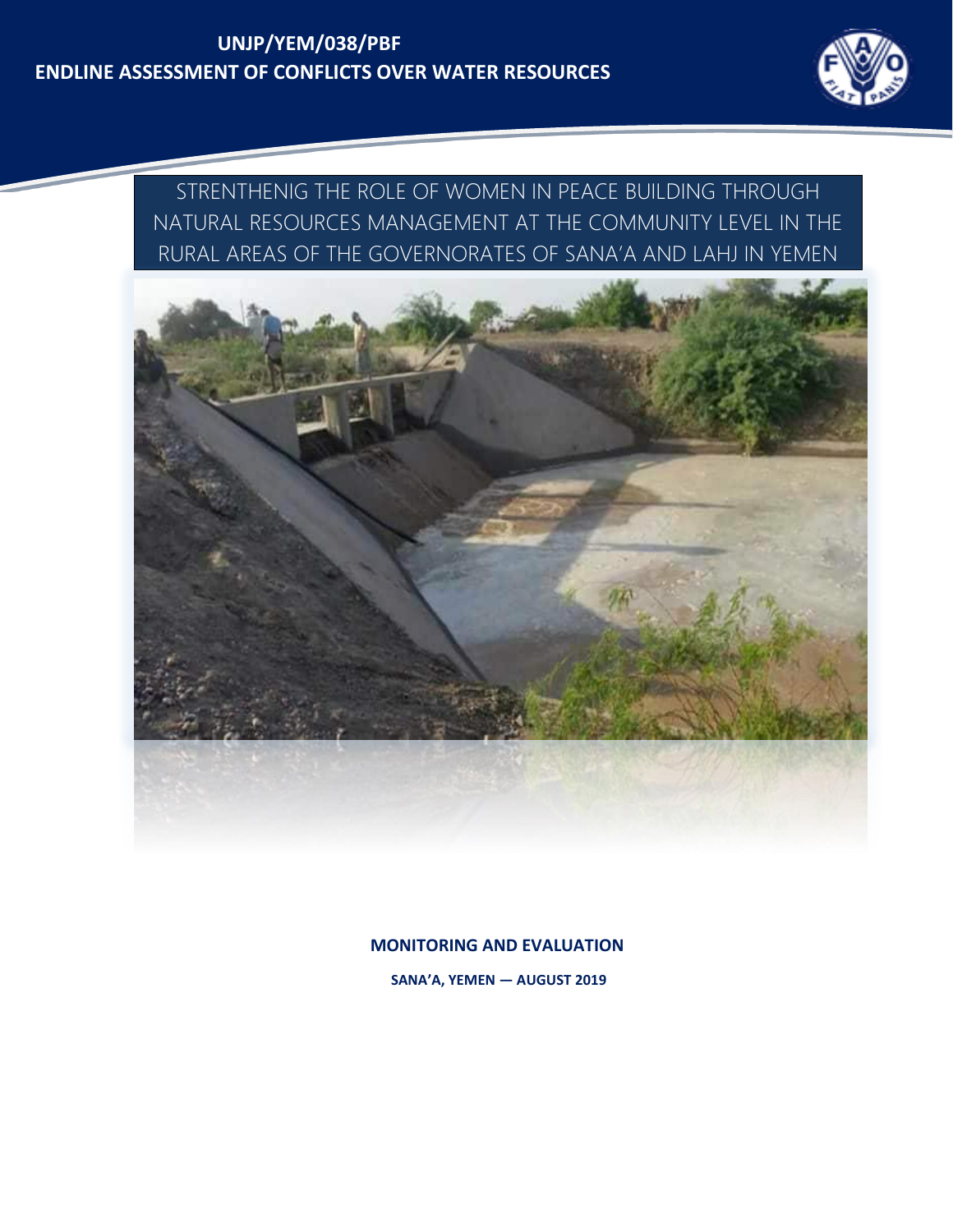### **Table of Contents**

| 1.                                                                                                  |  |
|-----------------------------------------------------------------------------------------------------|--|
|                                                                                                     |  |
|                                                                                                     |  |
| 2.                                                                                                  |  |
|                                                                                                     |  |
|                                                                                                     |  |
|                                                                                                     |  |
|                                                                                                     |  |
|                                                                                                     |  |
|                                                                                                     |  |
|                                                                                                     |  |
| 2.5.1 Perceptions on women participation in conflict resolution ---------------------------------10 |  |
|                                                                                                     |  |
|                                                                                                     |  |
|                                                                                                     |  |
|                                                                                                     |  |
| 3.                                                                                                  |  |
| 4.                                                                                                  |  |
|                                                                                                     |  |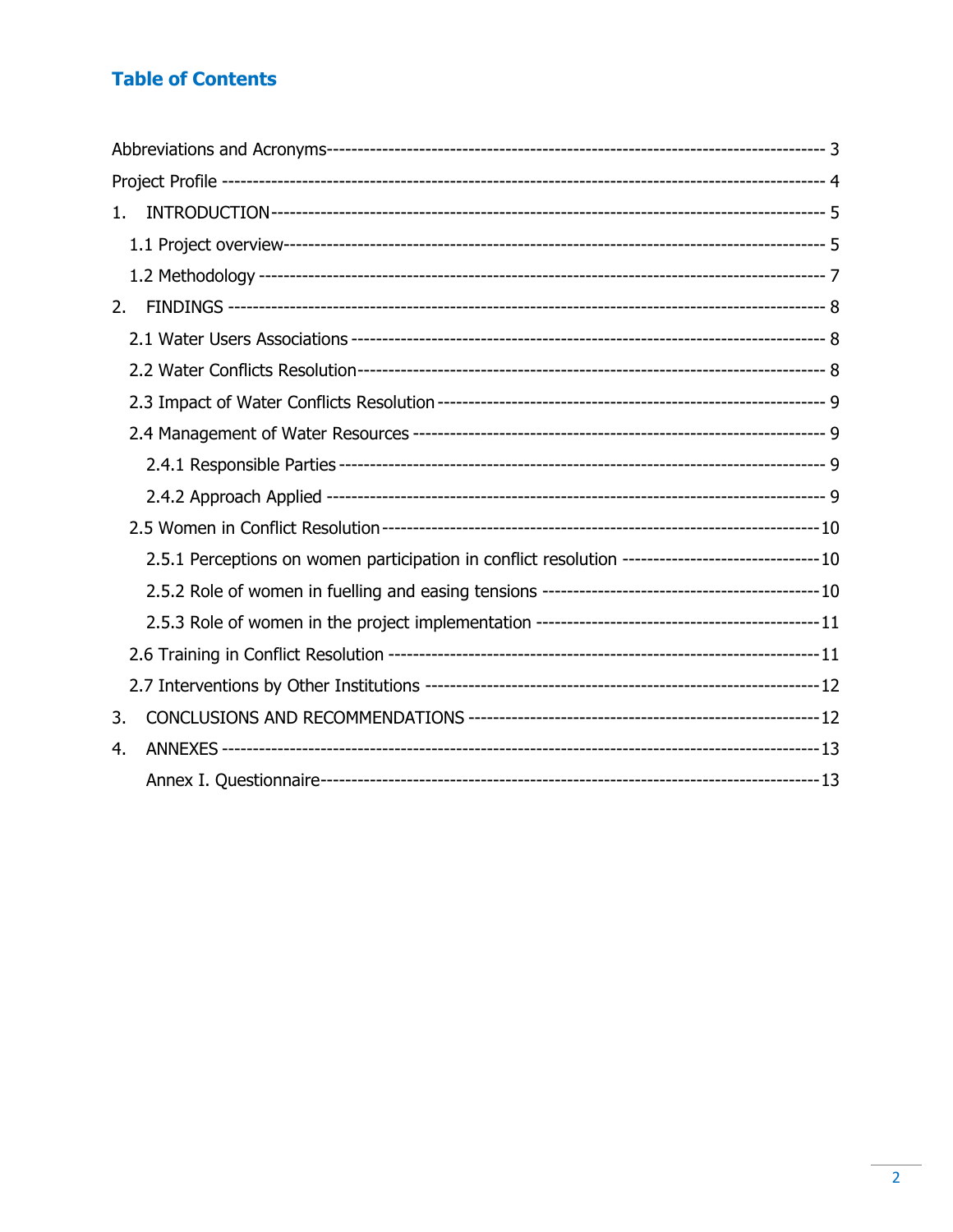# <span id="page-2-0"></span>**Abbreviations and Acronyms**

| FAO         | Food and Agriculture Organization                    |
|-------------|------------------------------------------------------|
| <b>INGO</b> | International non-governmental organization          |
| <b>IPC</b>  | <b>Integrated Food Security Phase Classification</b> |
| MAI         | Ministry of Agriculture and Irrigation               |
| <b>SFD</b>  | Social Fund for Development                          |
| US\$        | United Stated Dollar                                 |
| <b>WUA</b>  | <b>Water Users Association</b>                       |
| <b>WWUG</b> | Women Water User Group                               |
| <b>YER</b>  | Yemeni Rial                                          |
|             |                                                      |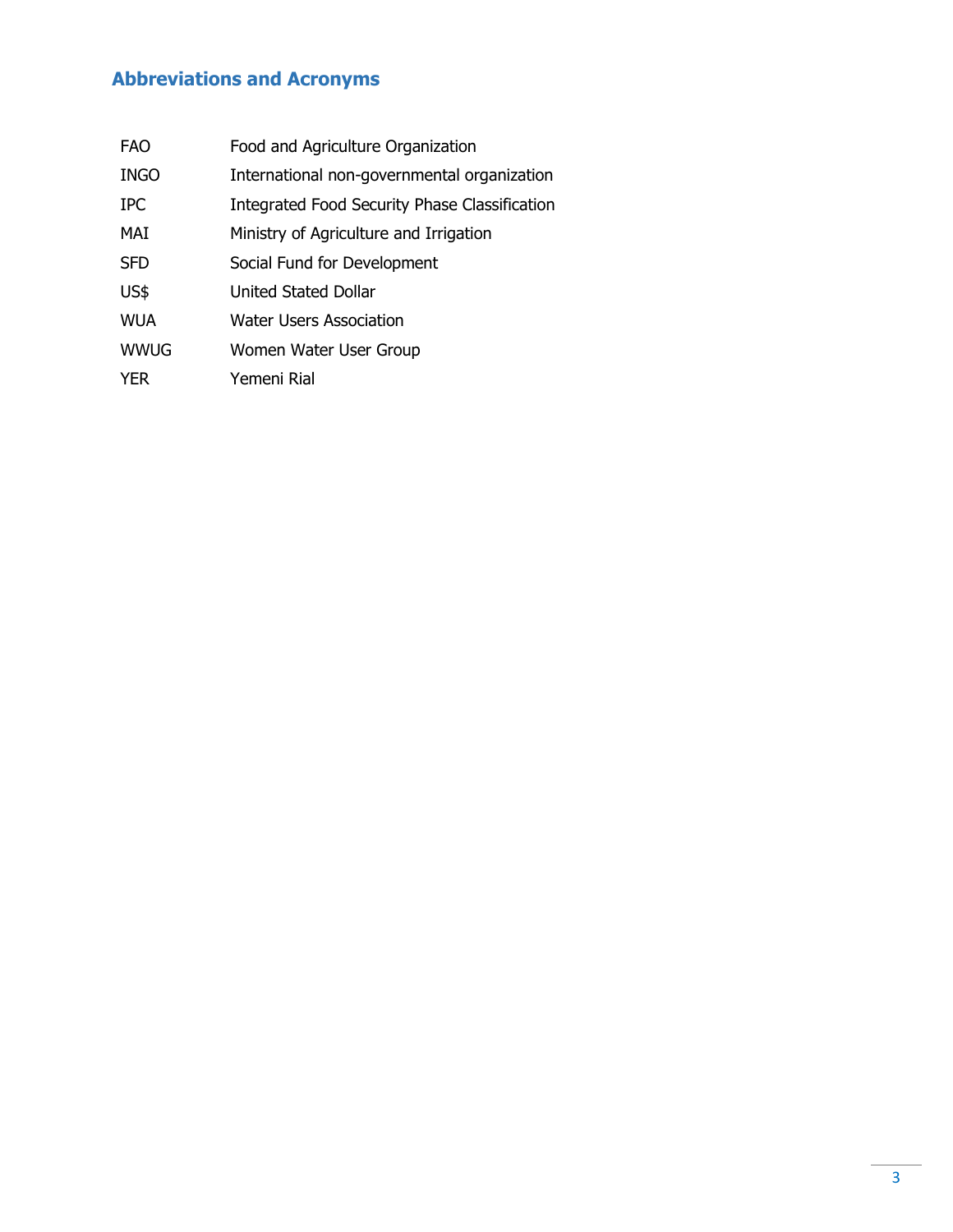# <span id="page-3-0"></span>**Project Profile9**

| <b>Title</b>          | Strengthening the role of women in peace building through natural resources<br>management at the community level in the rural areas of the governorates of<br>Sana'a and Lahj |  |  |  |
|-----------------------|-------------------------------------------------------------------------------------------------------------------------------------------------------------------------------|--|--|--|
| Symbol / code         | UNJP/YEM/038/PBF                                                                                                                                                              |  |  |  |
| <b>Funding Agency</b> | United Nations Peacebuilding                                                                                                                                                  |  |  |  |
| <b>EOD Date</b>       | 01 Jan 2018                                                                                                                                                                   |  |  |  |
| <b>NTE Date</b>       | 30 June 2019                                                                                                                                                                  |  |  |  |
|                       | Increased water for irrigation and improved livelihoods through reduced conflict<br>over water resources.                                                                     |  |  |  |
|                       | Land and water conflicts in targeted areas are reduced.                                                                                                                       |  |  |  |
|                       | Widening 'governance gap' between the state and customary regulation,<br>collective responsibility and revenge norms in targeted areas is reduced.                            |  |  |  |
|                       | Local community conflict resolution bodies and mechanisms in targeted<br>rural communities are strengthened.                                                                  |  |  |  |
|                       | Support gender-responsive community reform efforts to empower gender equality<br>and equity.                                                                                  |  |  |  |
| <b>Outcomes</b>       | Women Water User Groups (WWUG) are more confident in their abilities<br>to resolve conflict over water resources.                                                             |  |  |  |
| <b>Outputs</b>        | Communities are more acceptance to the role of women in taking lead in<br>$\overline{\phantom{a}}$<br>resolving conflict.                                                     |  |  |  |
|                       | Communities' confidence in women is increased.                                                                                                                                |  |  |  |
|                       | Enhanced community confidence/ social cohesion and increased economic returns<br>and employment opportunities.                                                                |  |  |  |
|                       | Terraces, wadi banks protection and soil erosion control measures are<br>improved.                                                                                            |  |  |  |
|                       | Traditional water harvesting systems (underground cisterns and open pits<br>$\overline{\phantom{a}}$<br>in wadi beds) are rehabilitated and used by the communities.          |  |  |  |
|                       | Availability of water in the targeted communities is increased that leads in<br>reducing the conflict of water.                                                               |  |  |  |
| <b>Implementing</b>   | WWUGs;<br>$\blacksquare$                                                                                                                                                      |  |  |  |
| partner(s):           | National Irrigation Program (NIP).                                                                                                                                            |  |  |  |
| Governorate(s)        | Sanaa, Amanat Alasimah and Lahj                                                                                                                                               |  |  |  |
| <b>Focal Point</b>    | Dr Walid Saleh, email: walid.saleh@fao.org                                                                                                                                    |  |  |  |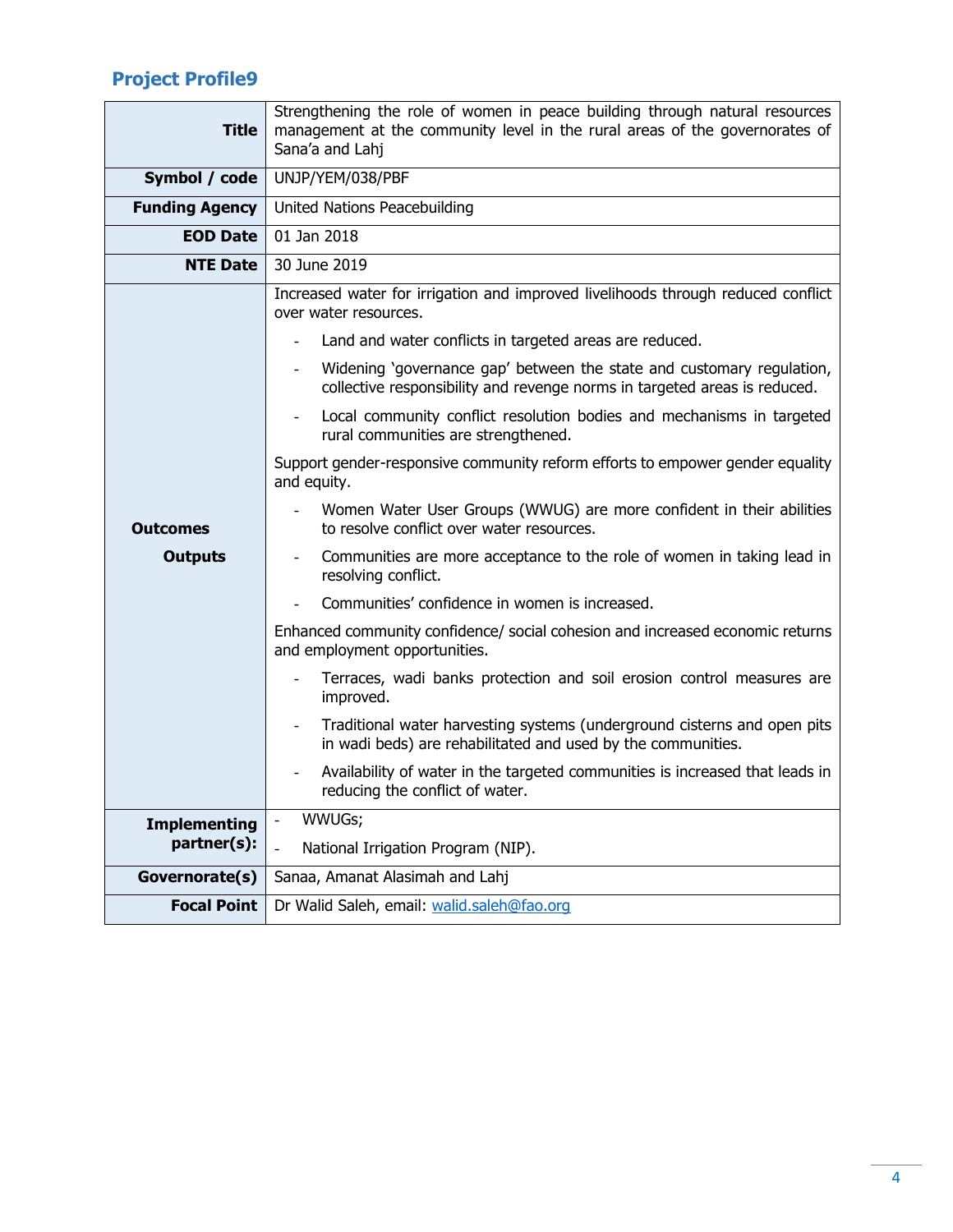### <span id="page-4-0"></span>**1. INTRODUCTION**

#### <span id="page-4-1"></span>1.1 Project overview

Water conflict is a term describing a conflict between various parties over water resources. A wide range of water conflicts appear throughout history, though rarely are traditional wars waged over water alone. Instead, water has historically been a source of tension and a factor in conflicts that start for other reasons.

Natural resources disputes are a chronic, debilitating reality for a great many Yemenis. Social violence over land and water in Yemen is a pervasive and self-perpetuating phenomenon that claims thousands of lives each year and severely inhibits social and economic development. While escalating political violence in Yemen is rapidly capturing international attention, more insidious land and water-related social violence threatens to further weaken community cohesion and undermine stability. At the national level, collective land grievances are fuelling southern resentment and calls for secession.

While mortality data is extremely limited, a recent internal Interior Ministry report estimated some 4,000 violent deaths annually due to water and land related disputes. These deaths are over and above roughly 1,000 criminal homicides that are publicly reported. Elsewhere, conflict reduction specialists working for the Yemeni quasi-governmental Social Fund for Development (SFD) described an area in Sana'a governorate where land (and water) conflicts were resulting in around two armed violence deaths per week, including while conflict reduction training was being carried out. Violent land disputes are a frequent occurrence in areas, such as the newer parts of Sana'a city where new construction is widespread and land values are rising rapidly. In all cases the majority of victims are men and the associated effects of their deaths and injuries on family earnings and wider productivity are devastating. In addition to mortality and morbidity, violent land disputes and associated revenge norms result in potentially productive land remaining unused, the destruction of valuable crops, and the delay or cancellation of new investments. Research on Yemen's coffee industry, for example, highlights the way that 'multiple rights to the same piece of land' have served to limit investment and have even resulted in resource destruction such as tree cutting. Water disputes can lead to water supplies being impeded or even cut. Therefore, social conflict dynamics, and land and water conflicts are complex phenomena involving long-standing customs and impacted by wide-ranging socio-economic and political changes. Some of the key dynamics affecting the likelihood and escalation of land and water conflicts, include a widening 'governance gap' between the state and customary regulation, collective responsibility and revenge norms, small arms proliferation, and the existence of powerful vested interests.

To address conflicts over water resources, in recent years FAO has implemented a "Decentralized Supply and Water Use Management in the Sanaa Basin to Sustain Water Resources and Rural Livelihoods" project funded by the Government of Netherlands. The project aimed at introducing sustainable, climate-smart crop production systems in support of food security in Yemen and reducing interference with the water resources in the Tawilah sandstone aquifer needed for the urban population. The project was quite successful in resolving conflicts over water resources in Bani AlHarith of the Sana'a basin in Yemen through close collaboration with the local Water Users Association and tribal leaders of the area. In particular, soon after building a dam in 2002, a serious conflict over access to water erupted between tribes living in area. According to the tribal system, the dam was declared "prohibited waters" and nobody was allowed to utilize it. The conflict was ignited when one of the tribes was accused of illegally utilizing the water at night over their allocated share. Then the conflict escalated into armed clashes with several casualties. As a result, the water had since been wasted to evaporation. With the support of the project, the Women Water Users' Group (WWUG) of the Al Malaka Water Users Association (WUA) advocated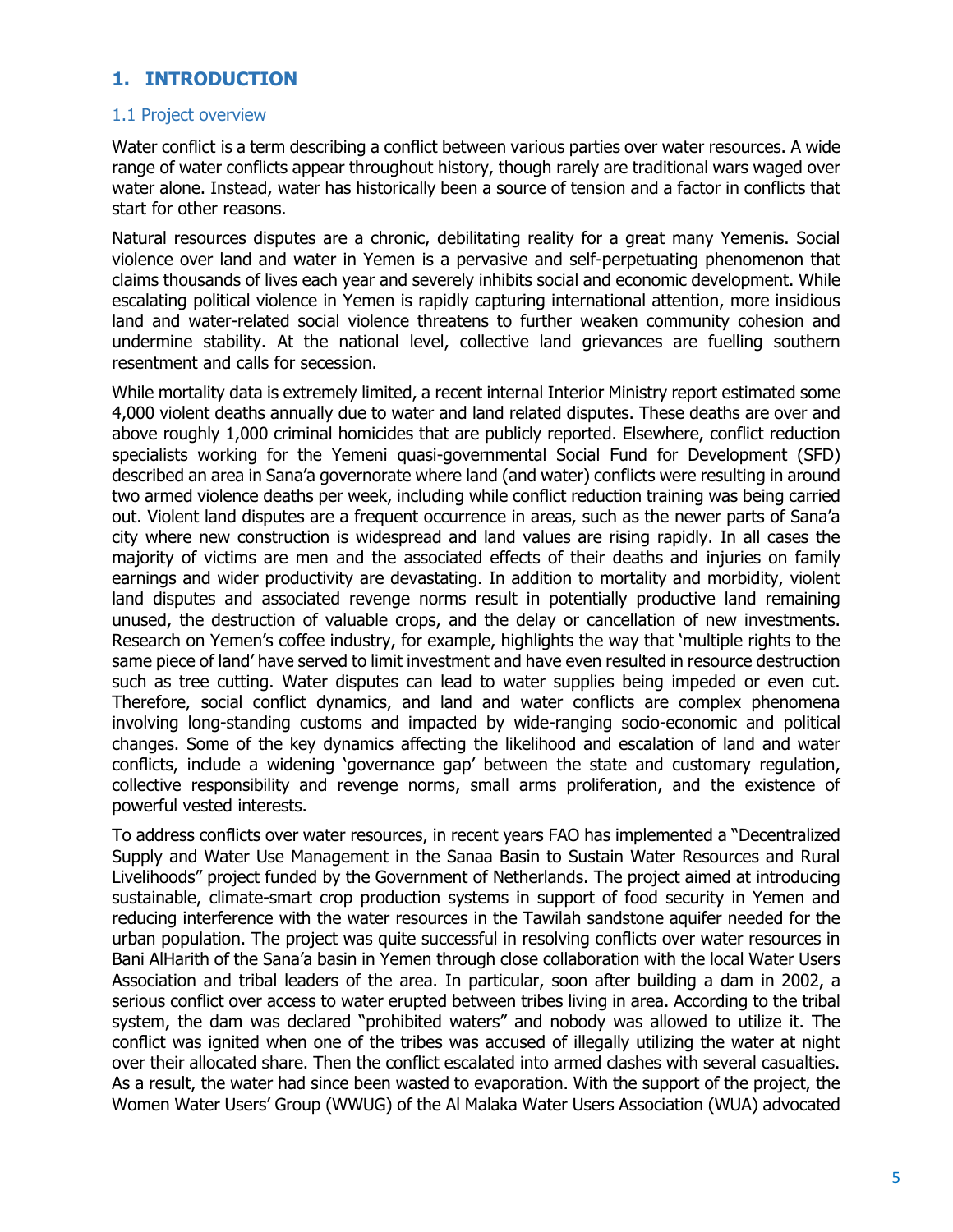for solutions of the conflict in collaboration with the executive members of the WUA and the tribal leaders. They reached an agreement to store the water into underground wells exclusively prepared to store the water from the dam. A pipeline was laid from the dam to the wells with a condition that no one intervenes to its exploitation. The FAO Sana'a Basin Project supported the WWUG with the conditional cash transfers modality to implement the proposed intervention through digging wells. Whilst nobody is yet using the water directly from the dam (adhering to the tribal common law), the newly constructed wells are now recharging the other active groundwater wells, and the dam water is now stored underground and saved from evaporation, increasing the water availability for irrigation, that resulted in improving the farmer's livelihoods, and increasing communal social cohesion.

Based on the success of the above-mentioned project, in 2018 FAO launched a new project titled "Strengthening the role of women in peace building through natural resources management at the community level in the rural areas of the governorates of Sana'a and Lahj". The project aimed at engaging women and youth in peace building and resolution of conflicts over land and water resources at the community level. The project focused on creating discussion platforms and arranging workshops for rural women and youth. The capacity building component included sessions on cultural tolerance and promoting dialogue, as well as the need to reduce violence and ensure human rights. In addition, the project was supposed to create short and long-term employment opportunities for physically capable youth (men and women) through conditional cash transfers and farming activities, which ultimately would lead to sufficient water availability for agricultural activities. The project activities were implemented in partnership with local institutions specialized in empowering youth and women and their participation in peacebuilding initiatives at local level.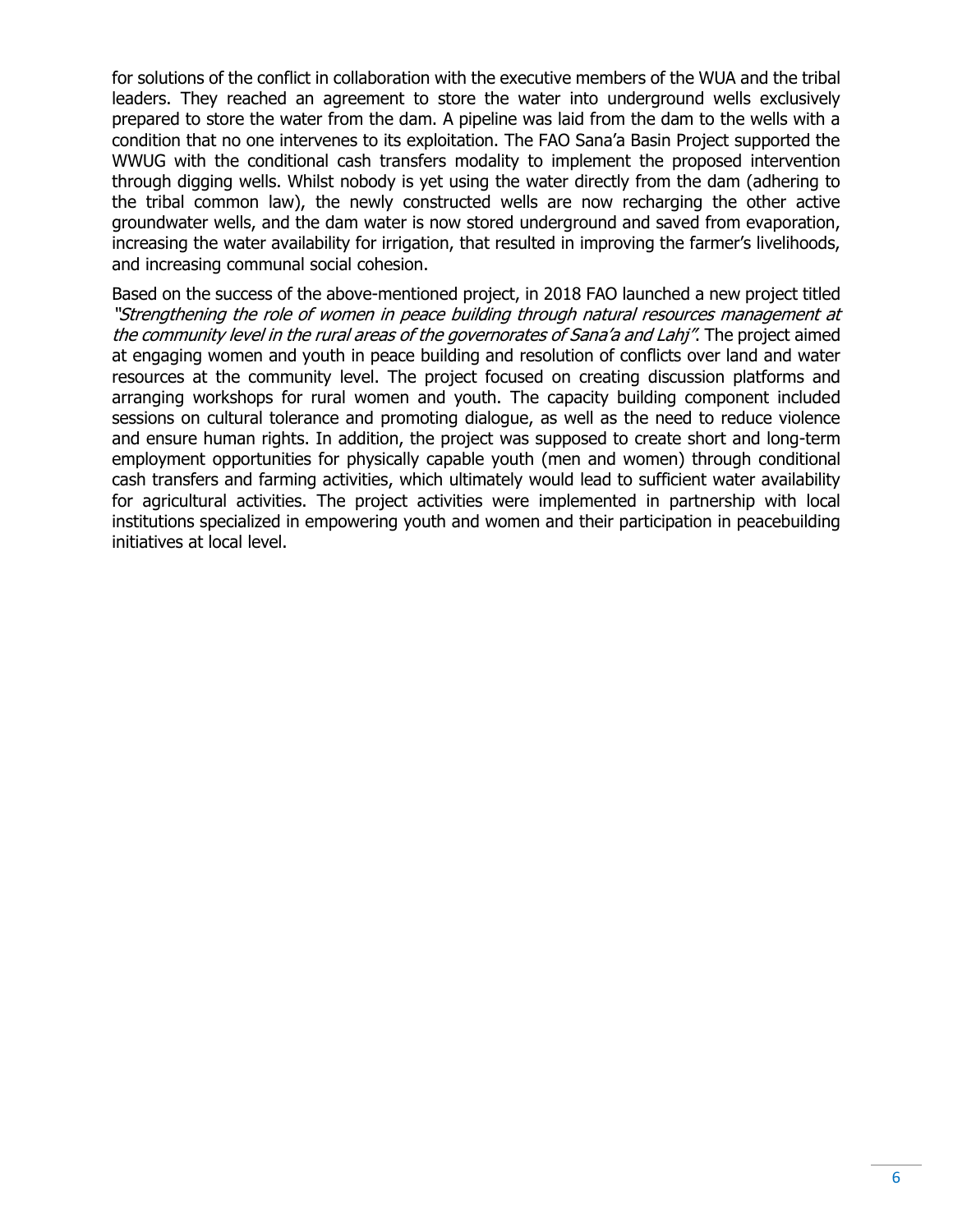#### <span id="page-6-0"></span>1.2 Methodology

Table 1. Respondents

Monitoring and evaluation unit initiated endline study in order to assess the extent to which the project helped rural communities to better manage the natural resources (land and water), strengthened the participation of women in conflict resolution mechanisms at the local communities' level, and, increased the economic self-reliance and enhance social cohesion. It also to explore the abilities of woman to resolve conflict over water resources and assess the effectiveness of the current methods applied in managing water resources by comparison with the initial study (baseline) and assessing the results which are narrated in this report.

The study conducted in July 2019 surveyed 31 interviewees; 18 male and 13 female representing WUAs, WWUGs, cash for work (CFW) beneficiaries and community leaders.

| Position/Title           | No. of respondents | Percentage of Total |
|--------------------------|--------------------|---------------------|
| WUAs Chairman            |                    | 6%                  |
| WWUG Chairman            |                    | 6%                  |
| WUAs members             | 6                  | 19%                 |
| WWUG members             |                    | 16%                 |
| Community leaders        |                    | 6%                  |
| CFW beneficiaries-male   | 8                  | 26%                 |
| CFW beneficiaries-female | 6                  | 19%                 |
| Total                    | 31                 | 100%                |

The survey covered five districts located within two governorates: Sanaa (Bani Alhareth, Bani Hushaish, Bani Matar and Manakha districts) and Amanat Alasimah (Bani Al-Hareth district).

**Limitations.** Given the access challenges to the project sites, focus group discussions have taken place at the FAO office in Sanaa.

#### Figure 1. Project target areas



The boundaries and names used on this map do not imply official endorsement or acceptance by the United Nations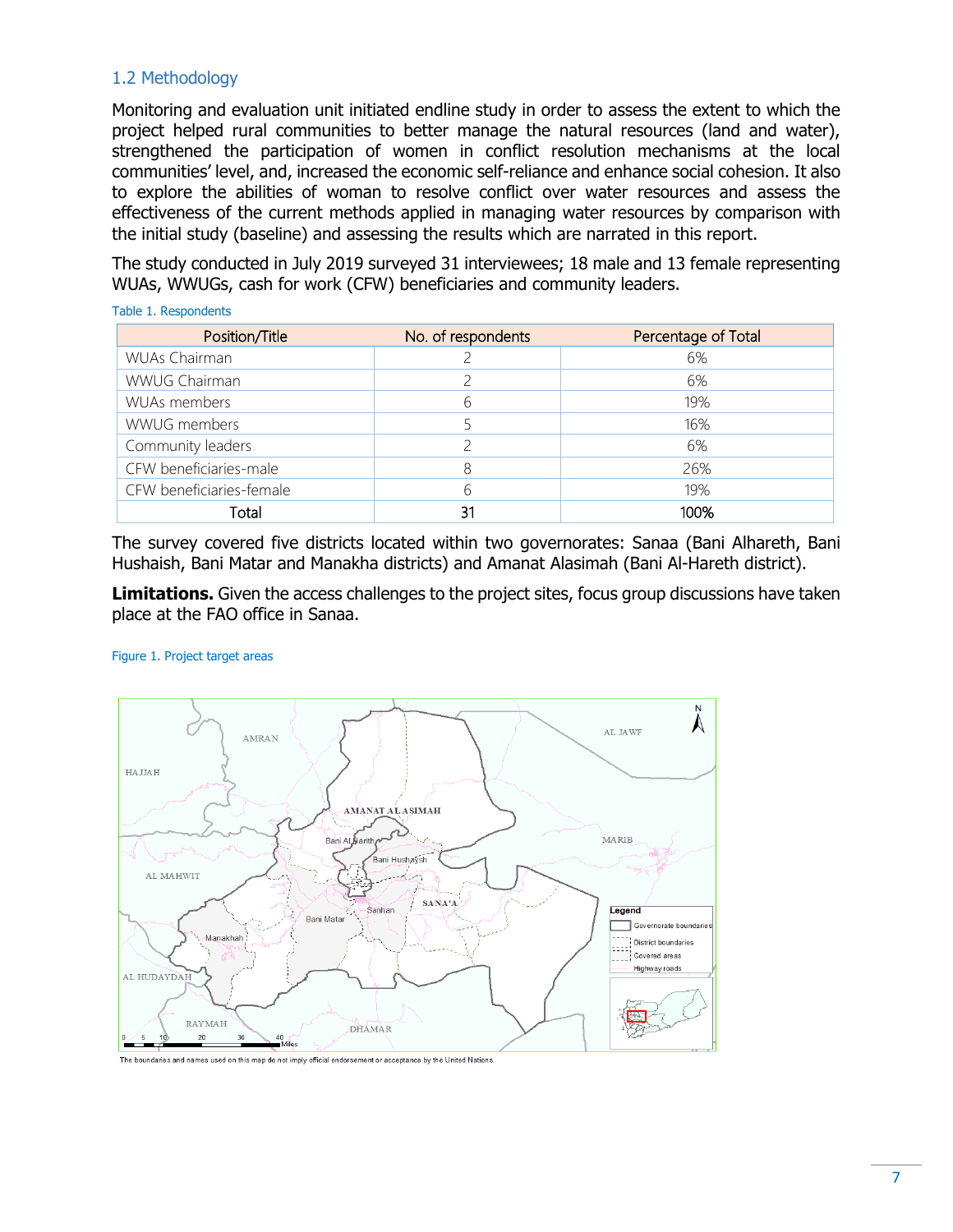The respondents represented five different water users associations, as provided below.

| # | Name of Association        | Governorate        | <b>District</b> | Village                    | # of respondents |
|---|----------------------------|--------------------|-----------------|----------------------------|------------------|
|   | Shihab Asfal               | Sanaa              | Bani Matar      | Raid                       |                  |
| 2 | Saewan                     | Sanaa              | Bani Hashish    | Khirbat Saewan             |                  |
| 3 | Green Hands<br>Association | Sanaa              | Manakha         | Akmt Alsawda-alziyah       | 10               |
| 4 | Sam Organization           | Sanaa              | Sanhan          | Bayt Hadir and<br>Aljahshi | 6                |
| 5 | Almalikh                   | Amanat<br>Alasimah | Bani Alhareth   | almalikh                   |                  |

Table 2. List of WUAs surveyed

### <span id="page-7-0"></span>**2. FINDINGS**

#### <span id="page-7-1"></span>2.1 Water Users Associations

The baseline study revealed an issue in the functionality of Water User Associations (WUAs) at the local level. It was reported that in most cases there were either no community structures such as WUA to manage water resources or if existed, they were not functioning due to lack of support. What was common is the lack of skills within communities to resolve conflicts over water resources.

As the end line survey indicated, all WUAs were active and had positive role in the management of water resources as well as in the resolution of water conflicts.

#### <span id="page-7-2"></span>2.2 Water Conflicts Resolution

The objective of reducing the water conflicts in the targeted area was achieved. Further to the baseline study in the past 12 months, water conflicts recorded is less than 5 in each district in both governorates Sana'a and Amanat Alasimah. And based on the end-line study the water conflict reduced in percentage of 53% (0% during the baseline). Almost, all survey responses indicate that FAO activities with local community initiative had helped reduce the number of water conflicts.

|                 | <b>Baseline</b>                         |                   | Endline                          |                   |            |
|-----------------|-----------------------------------------|-------------------|----------------------------------|-------------------|------------|
| <b>District</b> | <b>Parties of Conflict</b>              | #conflicts in the |                                  | #conflicts in the | #conflicts |
|                 |                                         | past 12 months    |                                  | past 12           | resolved   |
| Bani Matar      | Same village residents                  | 5 > 10            | Same village residents           | $\leq$            |            |
| Bani Alhareth   | Same village residents                  | 35                | Same village residents           | くう                |            |
| Bani Hushish    | Same village residents and residents of | 5 > 10            | Same village residents and       | $\leq 5$          |            |
|                 | different villages                      |                   | residents of different villages  |                   |            |
| Manakha         | Different tribes                        | $\leq 5$          | Different tribes                 | $\epsilon$        |            |
| Sanhan          | Different villages and different tribes | くっ                | Different villages and different | くト                |            |

Table 3. Number of water resource conflicts resolved positively in the past 12 months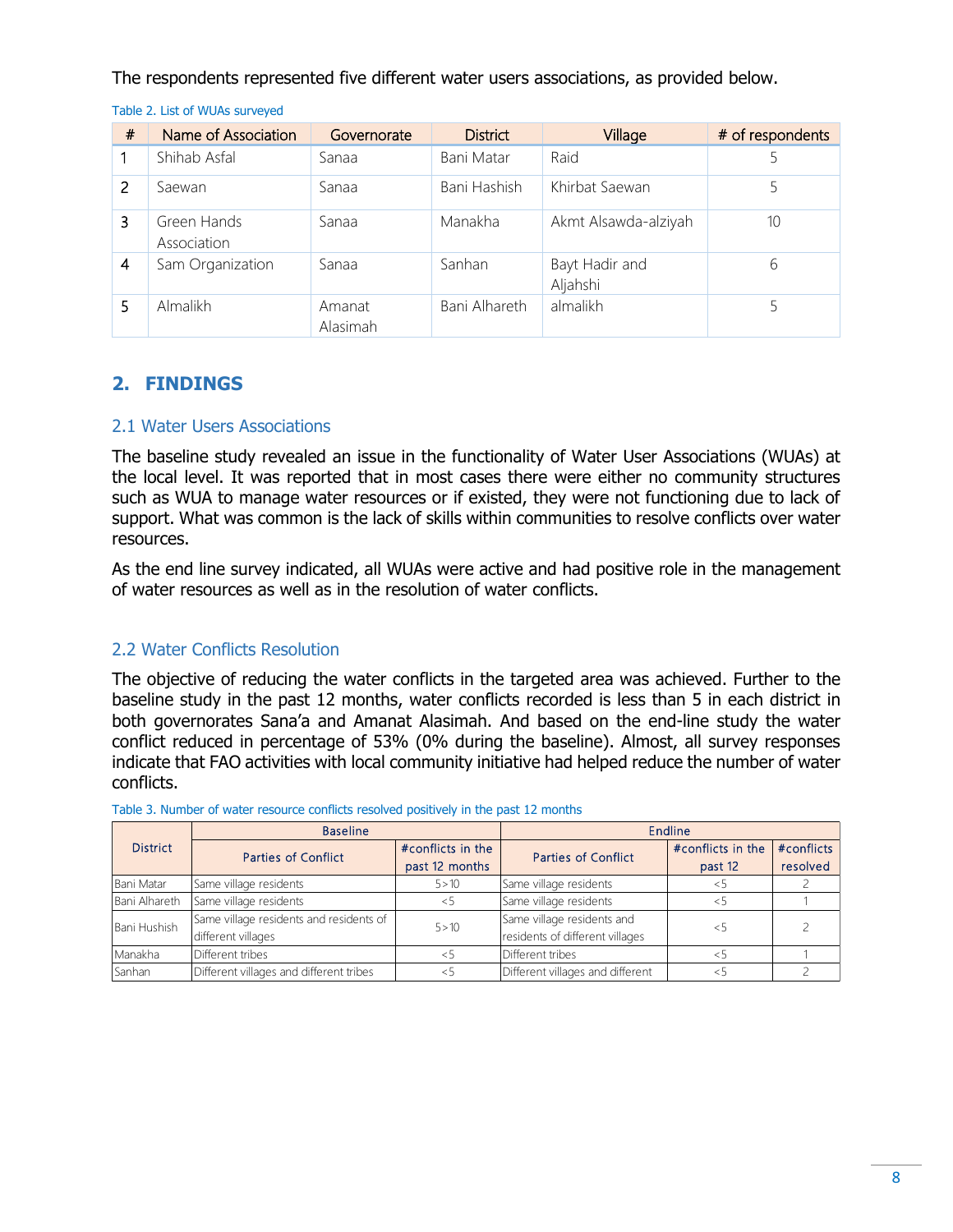#### <span id="page-8-0"></span>2.3 Impact of Water Conflicts Resolution

By far the most commonly expressed opinion regarding the impact of conflict resolution over water resources was related to increase of agriculture produce.

| Impact                                          | # of respondents | %   |
|-------------------------------------------------|------------------|-----|
| Increased crop production and income of farmers |                  | 45% |
| Reclamated lands                                |                  | 19% |
| Increased crops production                      |                  | 10% |
| Everyone has access to water                    |                  | 10% |
| Increased ground water table                    |                  | 6%  |
| Satisfied people                                |                  | 6%  |
| Improved agriculture production                 |                  | 3%  |

#### <span id="page-8-1"></span>2.4 Management of Water Resources

#### <span id="page-8-2"></span>2.4.1 Responsible Parties

The study confirmed that water resources in the target areas within Sanaa and Amanat Alasimah are managed by WUAs reactivated and supported by FAO.

Figure 2. Entities and persons in charge of managing water resources



#### <span id="page-8-3"></span>2.4.2 Approach Applied

At the baseline study, respondents reported that due to conflicts over water resources people were unable to fully use dams or water canals and mainly used ground water from wells. In other words, there was water available, however, because of the conflicts communities themselves decided not to use it, although there was a huge demand and necessity.

The mechanism currently in place for the use of water from dams and canals is referred to as "Marqum Kbeli", which envisages equal share of ground water among groups of neighbouring land owners supervised by an elected person based on an agreement. Most of respondents (90%) of the endline survey stated that the mechanism introduced by the project was fair and efficient.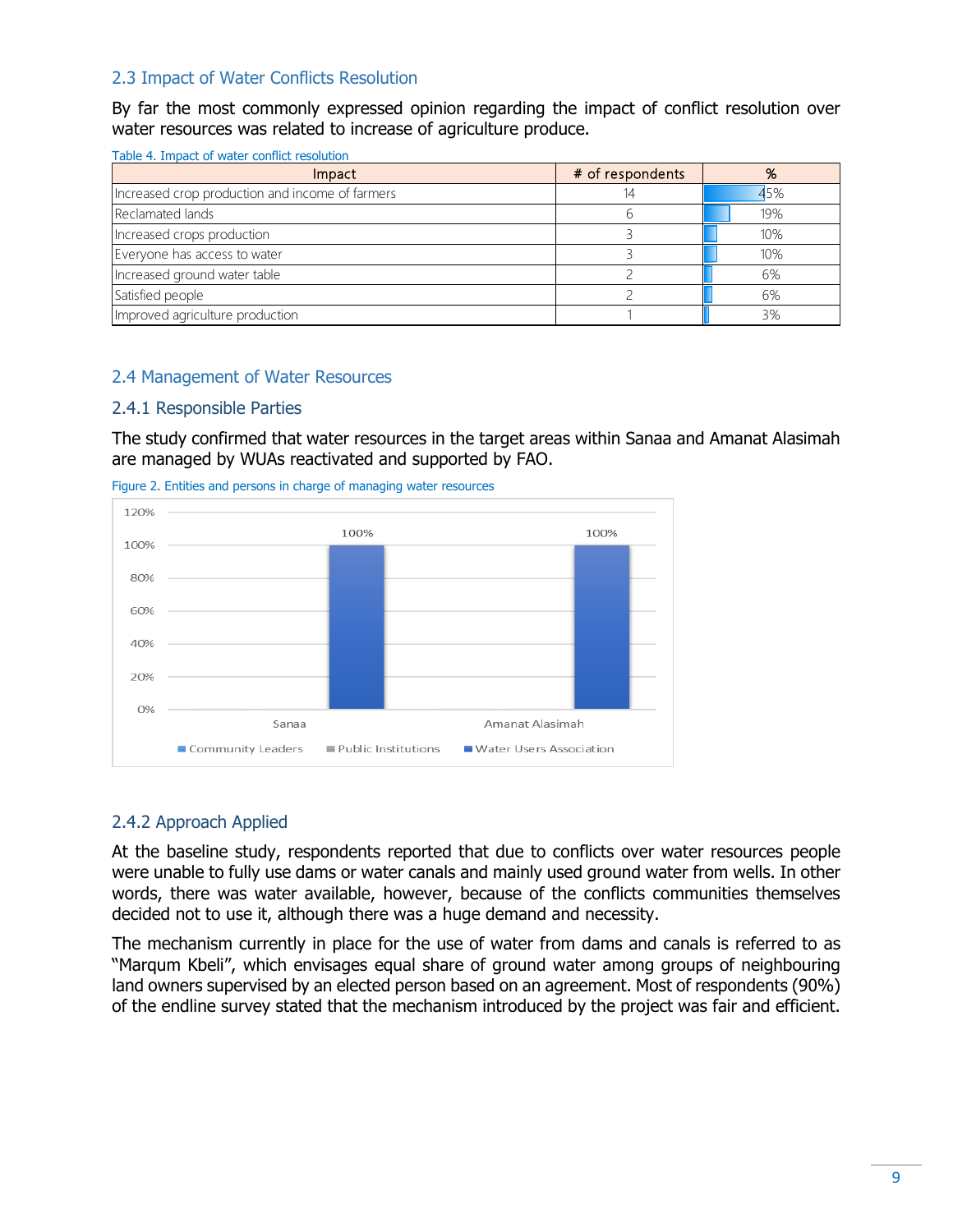Table 5. Mechanisms of managing water resources

|                 | <b>Baseline</b>                    |                | Endline                    |                |
|-----------------|------------------------------------|----------------|----------------------------|----------------|
| <b>District</b> | Mechanism                          | % of responses | Mechanism                  | % of responses |
|                 | No mechanism in place as water was |                | Fair distribution of water |                |
| Bani Matar      | not used                           | 100%           | between communities        | 100%           |
|                 | No mechanism in place as water was |                | Fair distribution of water |                |
| Bani Alhareth   | not used                           | 100%           | between communities        | 100%           |
|                 | No mechanism in place as water was |                | Fair distribution of water |                |
| Bani Hushish    | not used                           | 100%           | between communities        | 100%           |
|                 |                                    |                | Fair distribution of water |                |
| Manakha         | no data                            | no data        | between communities        | 100%           |
|                 | No mechanism in place as water was |                | Fair distribution of water |                |
| Sanhan          | not used                           | 100%           | between communities        | 100%           |

#### <span id="page-9-0"></span>2.5 Women in Conflict Resolution

#### <span id="page-9-1"></span>2.5.1 Perceptions on women participation in conflict resolution

The endline survey also assessed the extent to which the project had been able to improve the ability of women to resolve conflicts. The respondents were asked various questions related to women engagement in water management as well as community acceptance of women involvement in water conflicts resolution.

As in the baseline, all respondents expressed that the society accept women engagement in conflict resolution. In addition, they confirmed that women's voices in their societies are heard, conflicts in their areas.

| their decisions are accepted and that women have already participated and succeeded in resolving<br>conflicts in their areas. |                 |                |         |     |
|-------------------------------------------------------------------------------------------------------------------------------|-----------------|----------------|---------|-----|
| Table 6. Women and conflicts                                                                                                  |                 |                |         |     |
|                                                                                                                               | <b>Baseline</b> |                | Endline |     |
| Category                                                                                                                      | <b>Yes</b>      | N <sub>o</sub> | Yes     | No. |
| Will your community accept women engagement in conflict resolution?                                                           | 100%            | 0%             | 100%    | 0%  |
| Are women in your area willing to be engaged in conflict management?                                                          | 100%            | 0%             | 100%    | 0%  |
| Do you think women in your area are able to play a role in resolving conflicts?                                               | 100%            | 0%             | 100%    | 0%  |
| Can women in your area be trained and qualified to play an active role in finding solutions to conflicts?                     | 100%            | 0%             | 100%    | 0%  |
| Is it possible to build the community confidence in women's ability to resolve conflicts?                                     | 100%            | 0%             | 100%    | 0%  |
| Are women voices heard or decision accepted in society?                                                                       | 100%            | 0%             | 100%    | 0%  |

All respondents stated that women can play role in raising the awareness of women and communities to resolve conflicts.

#### <span id="page-9-2"></span>2.5.2 Role of women in fuelling and easing tensions

However, there is a change in the perception of communities in the role of women in fuelling conflicts. Only 6% of endline study respondents had expressed such a belief, while the share of such respondents during baseline was 43%.



Figure 3. Have women played any role in fuelling conflicts?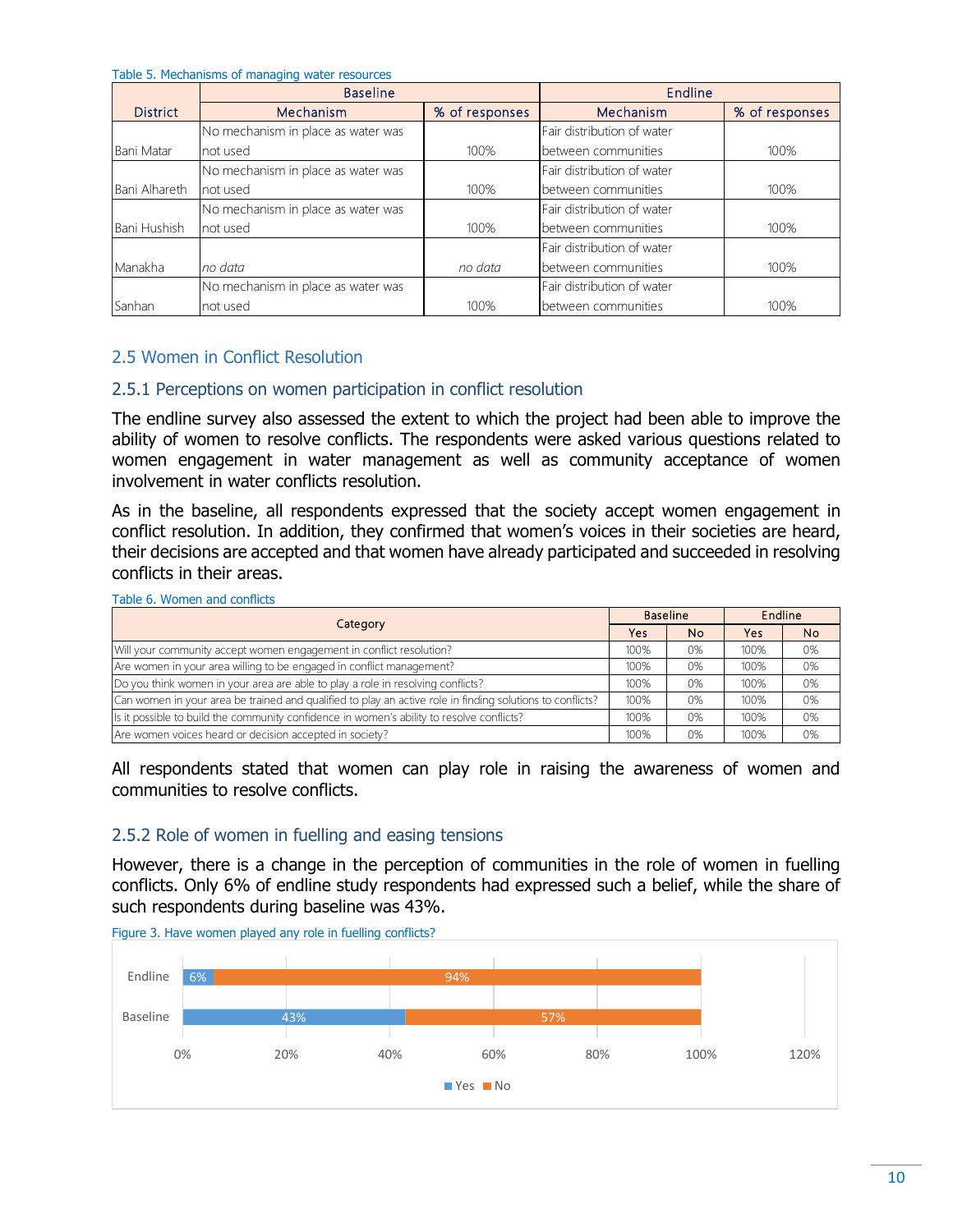Improvements had also been found in the role of women in easing tensions within their communities. While 86% of baseline respondents reported women played role in easing conflicts, all 100% of endline survey respondents stated women played a role in easing conflicts through conducting awareness sessions, mediating between conflicting parties and offering solutions.





#### <span id="page-10-0"></span>2.5.3 Role of women in the project implementation

Respondents reported that women had a leading role in ensuring the project success. They were involved in raising women's awareness in the community on project interventions, ensuring equal access of woemn to water, providing solutions on water conflicts, selecting female workers, participating in cash for work activities and supervising project activities among others.

#### <span id="page-10-1"></span>2.6 Training in Conflict Resolution

The members of WUAs were asked in the baseline study whether they had received trainings on conflict-resolution. The majority of associations (79%) then answered negative, while in year of intervention, during endline study, all WUAs in the targeted area confirmed receiving this training from FAO in February 2019. At the same time, respondents have been asked whether they would like to have additional training on conflict resolution and all respondents answered affirmative.



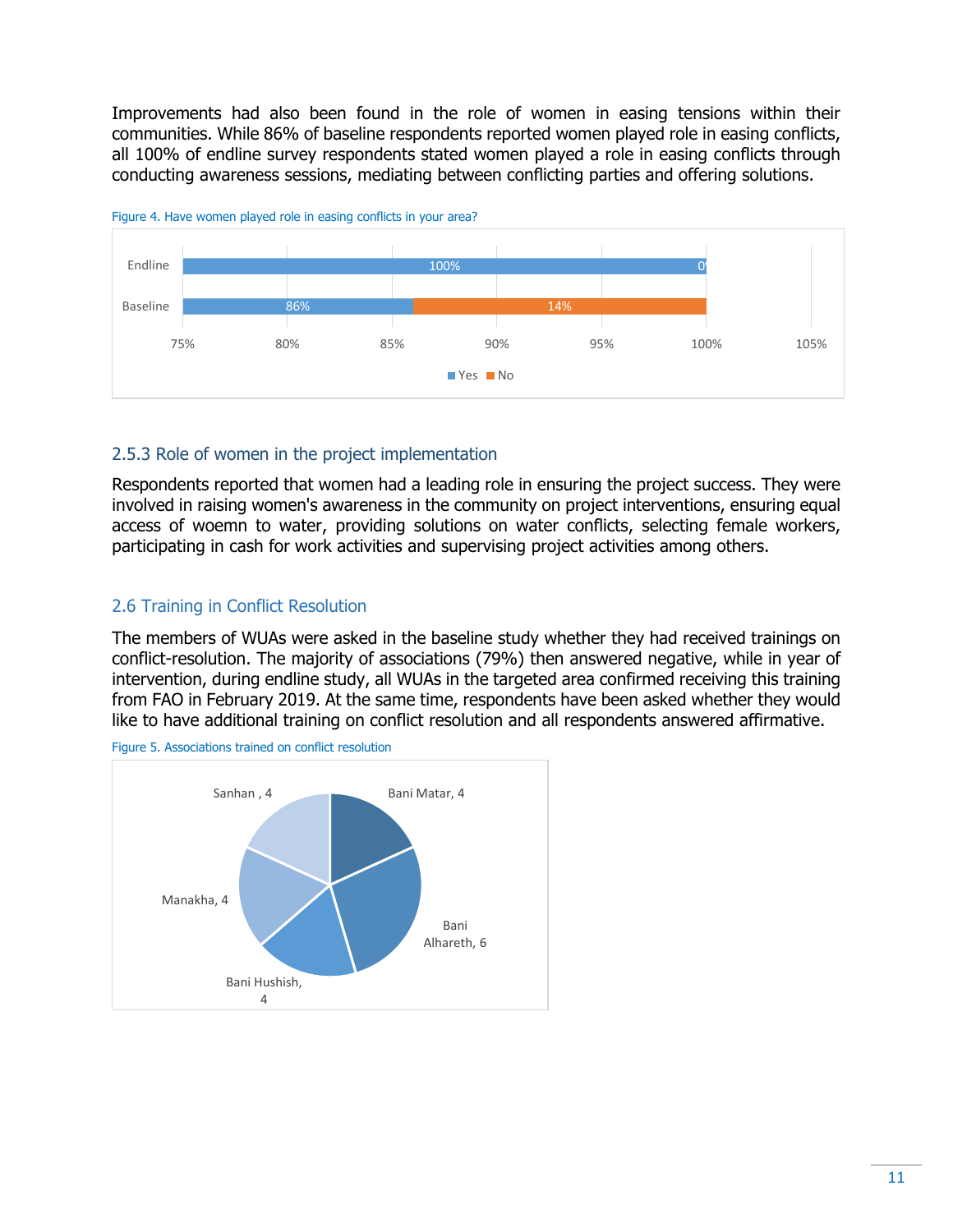#### <span id="page-11-0"></span>2.7 Interventions by Other Institutions

Participants were also asked the same question in the endline assessment if any organization intervened in resolving conflicts over water resources before FAO intervention. Overall, all participants reported the same that there were no interventions by any organization on resolving water disputes.

### <span id="page-11-1"></span>**3. CONCLUSIONS AND RECOMMENDATIONS**

The project had positive results in resolving conflicts. The findings point not only to the decrease in the number of conflicts in the target areas, but also their resolution by communities themselves. Moreover, women are a direct cause in the resolution of conflicts.

Below are major recommendations by respondents.

- Construction dams and rehabilitation of old wells;
- Distribution of improved agricultural seeds;
- More support of associations (capacity building, implementation of projects, supplying solar energy panels, water pumps);
- Implementation of income generating activities, capacity building on good agriculture practices and conflict resolution, efficient use of water resources;
- Implementation of interventions focused on supporting women, including capacity building;
- Scaling-up project activities;
- Implementation of projects on the delivery of water to houses.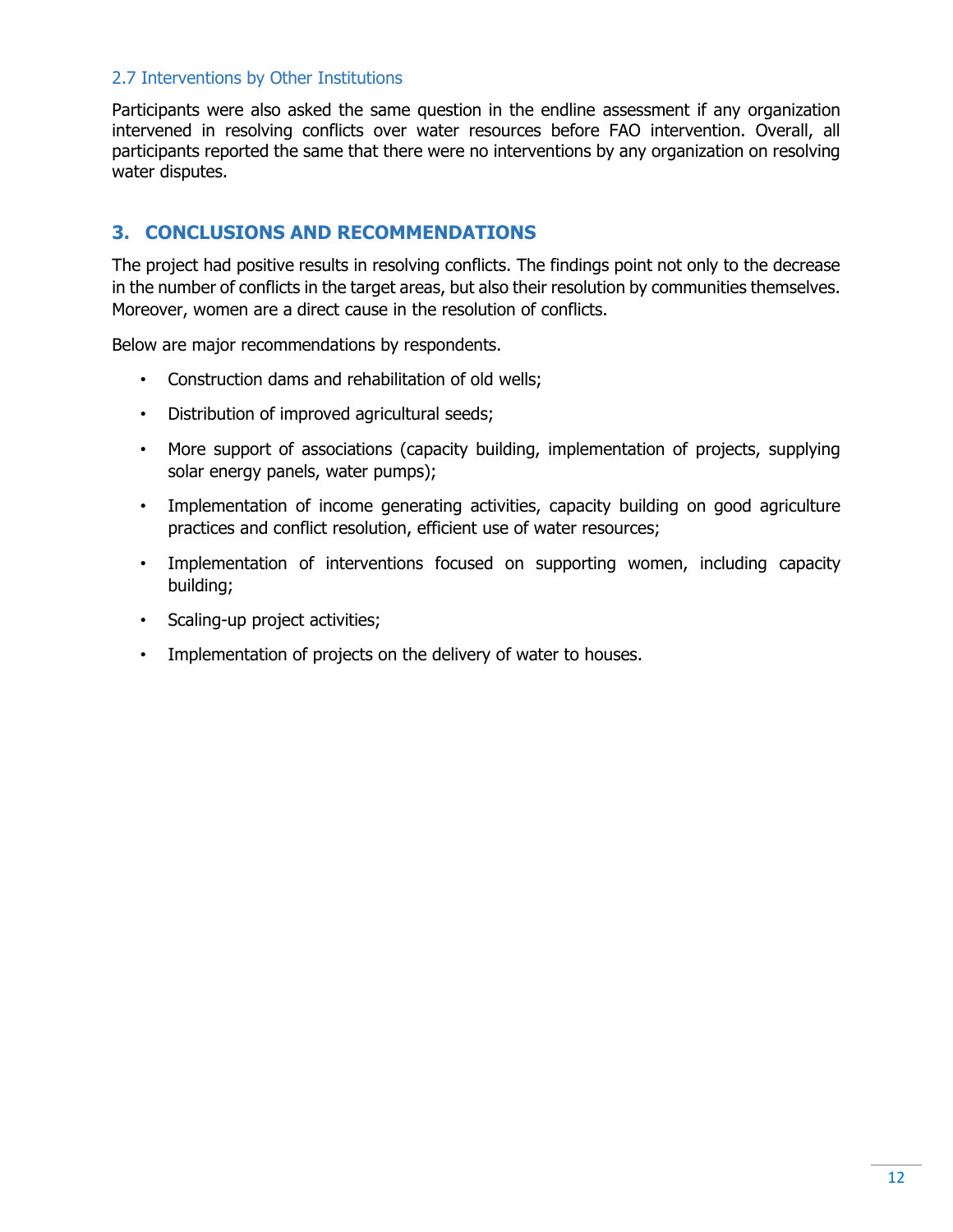### <span id="page-12-0"></span>**4. ANNEXES**

### <span id="page-12-1"></span>Annex I. Questionnaire

|                     | <b>Endline Conflict Assessment - FGDs</b> |                     |  |
|---------------------|-------------------------------------------|---------------------|--|
| Project Code/symbol | UNJP/YEM/038/PBF                          | Enumerator name and |  |
| Date                |                                           | contact no.         |  |
| Governorate         |                                           |                     |  |
| <b>District</b>     |                                           | Village             |  |

## **RESPONDENT'S PROFILE**

|    | 1. Name                                                |                |
|----|--------------------------------------------------------|----------------|
|    | 2. Mobile #                                            |                |
|    | 3. Gender                                              | Female<br>Male |
|    | 4. Age                                                 |                |
|    | 5. The name of your association?                       |                |
|    | 6. Your role/position within the<br>association        |                |
| 7. | What villages covers your<br>association?              |                |
| 8. | What are the main three water<br>sources in your area? |                |

## **CONFLICTS**

| 9. Has there been any conflict on<br>water resources in your area for<br>the past 12 months? | No<br>If No, please skip to question 27<br>Yes                                                             |
|----------------------------------------------------------------------------------------------|------------------------------------------------------------------------------------------------------------|
| 10. How many?                                                                                | less than 5<br>$5 - 10$<br>above 10<br>None                                                                |
| 11. When did the last three conflicts<br>take place?                                         | $\mathbf{1}$<br>2.<br>3.                                                                                   |
| 12. Who were the conflict parties?                                                           | Conflicts<br>₹<br>Among the local community of the area<br>Among the local community and surrounding areas |
| 13. Were water resources the only<br>reason for the above three<br>conflicts?                | No.<br>If No, please specify:<br>Yes<br>If no, please explain the reason:<br>Yes<br>l No                   |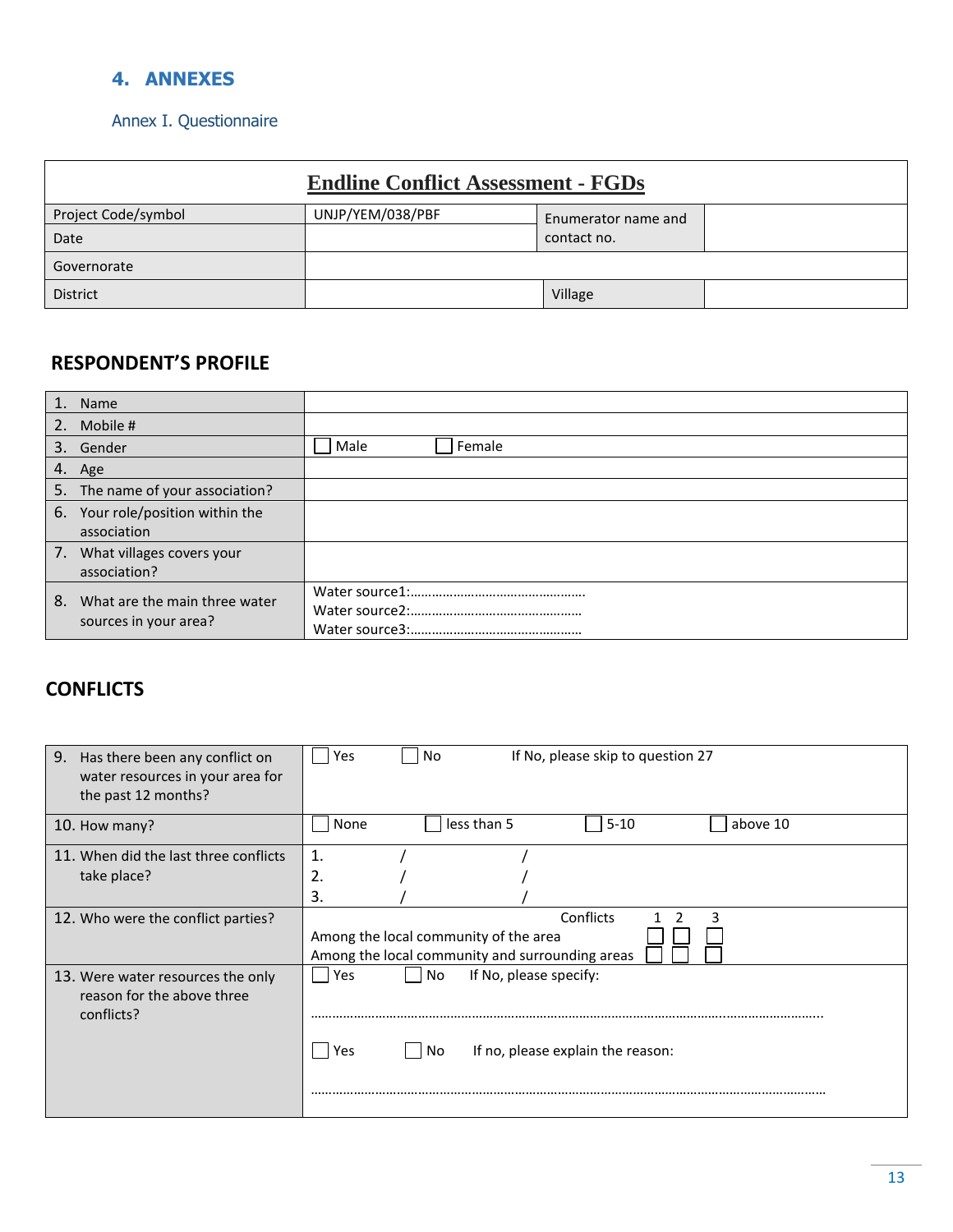|                                                                     | Yes<br>No<br>If no, please explain the reason:                                |
|---------------------------------------------------------------------|-------------------------------------------------------------------------------|
|                                                                     |                                                                               |
|                                                                     |                                                                               |
| 14. What is the nature of the last                                  | Conflict 1:                                                                   |
| three conflicts?                                                    | Armed conflict<br>Unarmed conflict<br>Other, please describe:<br>$\mathbf{1}$ |
|                                                                     |                                                                               |
|                                                                     |                                                                               |
|                                                                     |                                                                               |
|                                                                     | Conflict 2:                                                                   |
|                                                                     | Armed conflict<br>Unarmed conflict $\Box$<br>Other, please describe:          |
|                                                                     |                                                                               |
|                                                                     |                                                                               |
|                                                                     |                                                                               |
|                                                                     | Conflict 3:                                                                   |
|                                                                     | Armed conflict<br>Unarmed conflict $\Box$ Other, please describe:             |
|                                                                     |                                                                               |
|                                                                     |                                                                               |
| 15. How was the local community in                                  | Displacement<br>Change of occupation<br>Change of water source                |
| your area affected by conflicts                                     | Other, please describe:                                                       |
| over water resources in the past                                    |                                                                               |
| 12 months?                                                          |                                                                               |
|                                                                     |                                                                               |
| 16. Was there any change in the                                     | Yes<br>If yes, please describe:<br>No                                         |
| volume of water flowing to your                                     |                                                                               |
| area due to the conflict in the                                     |                                                                               |
| past 12 months?                                                     |                                                                               |
|                                                                     |                                                                               |
| 17. Has agriculture been affected by                                | If yes, please describe:<br>Yes<br>No                                         |
| the conflict?                                                       |                                                                               |
|                                                                     |                                                                               |
|                                                                     |                                                                               |
| 18. Have the livelihoods been                                       | Yes<br>If yes, please describe:<br>No                                         |
| affected?                                                           |                                                                               |
|                                                                     |                                                                               |
|                                                                     |                                                                               |
| 19. Did the conflict cause a change in                              | If yes, please describe:<br>Yes<br>No                                         |
| the amount of food consumed?                                        |                                                                               |
|                                                                     |                                                                               |
|                                                                     |                                                                               |
| 20. Is the WWUG active in your area?                                |                                                                               |
| If yes; what they have done in                                      |                                                                               |
| guiding their members through a                                     |                                                                               |
| process of change?                                                  |                                                                               |
| 21. Have the WWUG's members                                         |                                                                               |
| received any training in conflict<br>resolution training during the |                                                                               |
| period of the project? If you yes,                                  |                                                                               |
| could you please give me the                                        |                                                                               |
| details?                                                            |                                                                               |
| 22. Did the WWUGs participate in                                    |                                                                               |
| finding and develop solutions, if                                   |                                                                               |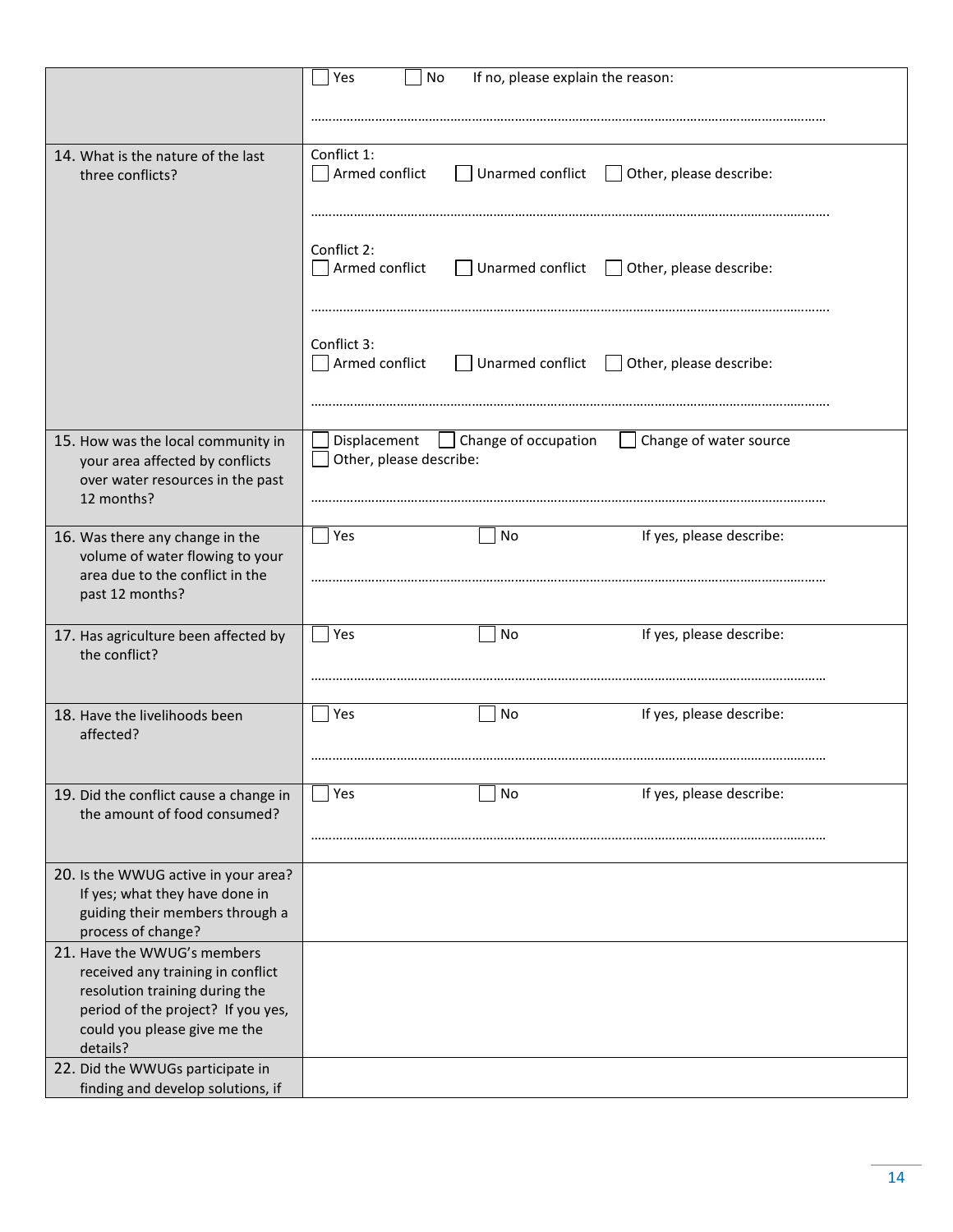| yes; please explain how this was<br>done?                                                                                           |                                                                                                                                                                   |
|-------------------------------------------------------------------------------------------------------------------------------------|-------------------------------------------------------------------------------------------------------------------------------------------------------------------|
| 23. Could you please tell me how<br>was the role of the women in<br>their participation in the water<br>management?                 |                                                                                                                                                                   |
| 24. Did the role of the women and<br>youth in the targeted community<br>has been changed during the<br>project period               |                                                                                                                                                                   |
| 25. How many water resource<br>conflicts were resolved positively<br>in the past 12 months?                                         |                                                                                                                                                                   |
| 26. How have they been resolved?                                                                                                    | Intervention by local authority<br>intervention by local sheikhs<br>Intervention by organizations<br>by the local community themselves<br>Other, please describe: |
| 27. How many conflicts of the past<br>12 months are related to dams?                                                                | less than 5<br>$5 - 10$<br>above 10<br>None                                                                                                                       |
| 28. What categories do the parties of<br>conflict belong to?                                                                        | Different tribes<br>Different villages<br>Other, please describe:<br><b>IDPs</b>                                                                                  |
| 29. Who is responsible for managing<br>dams or wells in the area?<br>Please provide name and phone<br>#                             | Sheikh<br>Public institution<br>Appointed by the people<br>Other, please describe:                                                                                |
| 30. Is there any health implication<br>due to water shortage in your<br>area?                                                       | Yes<br>If yes, please describe:<br>No                                                                                                                             |
| 31. Have the cases of water-born<br>diseases increased in your area in<br>the past 12 months due to<br>shortage of water resources? | If yes, please describe (# and infections):<br>Yes<br>No                                                                                                          |
| 32. Who is controlling the water<br>source?                                                                                         | Source 1: Please list villages using water from this source:                                                                                                      |
|                                                                                                                                     |                                                                                                                                                                   |
|                                                                                                                                     | Source 2: Please list villages using water from this source:                                                                                                      |
|                                                                                                                                     |                                                                                                                                                                   |
|                                                                                                                                     | Source 3: Please list villages using water from this source:                                                                                                      |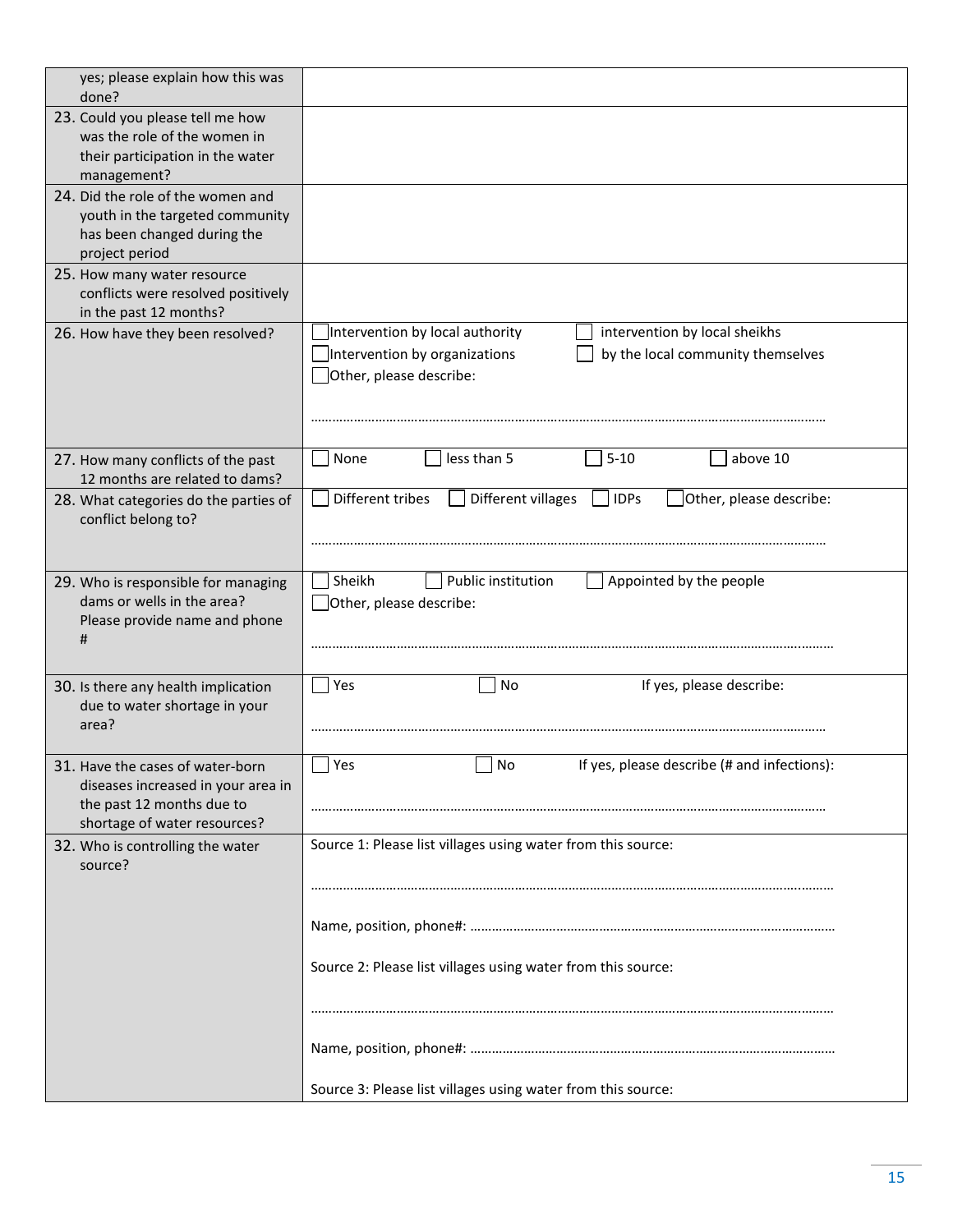| 33. What mechanisms of managing<br>water resources are currently in<br>place in the area? |                                                                                                                                                  |
|-------------------------------------------------------------------------------------------|--------------------------------------------------------------------------------------------------------------------------------------------------|
| 34. When the application of the<br>above mechanism has started?                           |                                                                                                                                                  |
| 35. What were the previous<br>mechanisms?                                                 |                                                                                                                                                  |
| 36. Is the current mechanism<br>effective?                                                | If No, please describe:<br>Yes<br>No                                                                                                             |
| 37. How are the water resource<br>management committee/<br>individuals selected?          | by local authorities   by Sheikh   informal agreement of residents<br>formal agreement of residents of the region $\Box$ other, please describe: |
| 38. Have any organization intervened<br>in resolving conflicts over water<br>resources?   | If yes, please describe:<br>Yes<br>No                                                                                                            |
| 39. Has any Marqum Kbeli been<br>issued because of the conflict?                          | If Yes, please specify:<br>Yes<br>No                                                                                                             |
|                                                                                           | by local authorities<br>by Sheikh<br>other, please specify:                                                                                      |
|                                                                                           | Can it be revised or cancelled?<br>If No, please describe why:<br>Yes<br>No                                                                      |
| 40. Has anyone tried to use the<br>water source by passing the<br>Marqum Kbeli?           | If Yes, please describe the consequences:<br>Yes<br>No                                                                                           |
| 41. If there is a Marqum, how do you<br>use the dam water?                                | used only by Sheikh<br>Other, describe:<br>Not used                                                                                              |
| 42. What is the effect of not being<br>able to use the dam water?                         | land degradation<br>mortality increased<br>people imprisoned<br>change of crop<br>immigration<br>other, please specify:                          |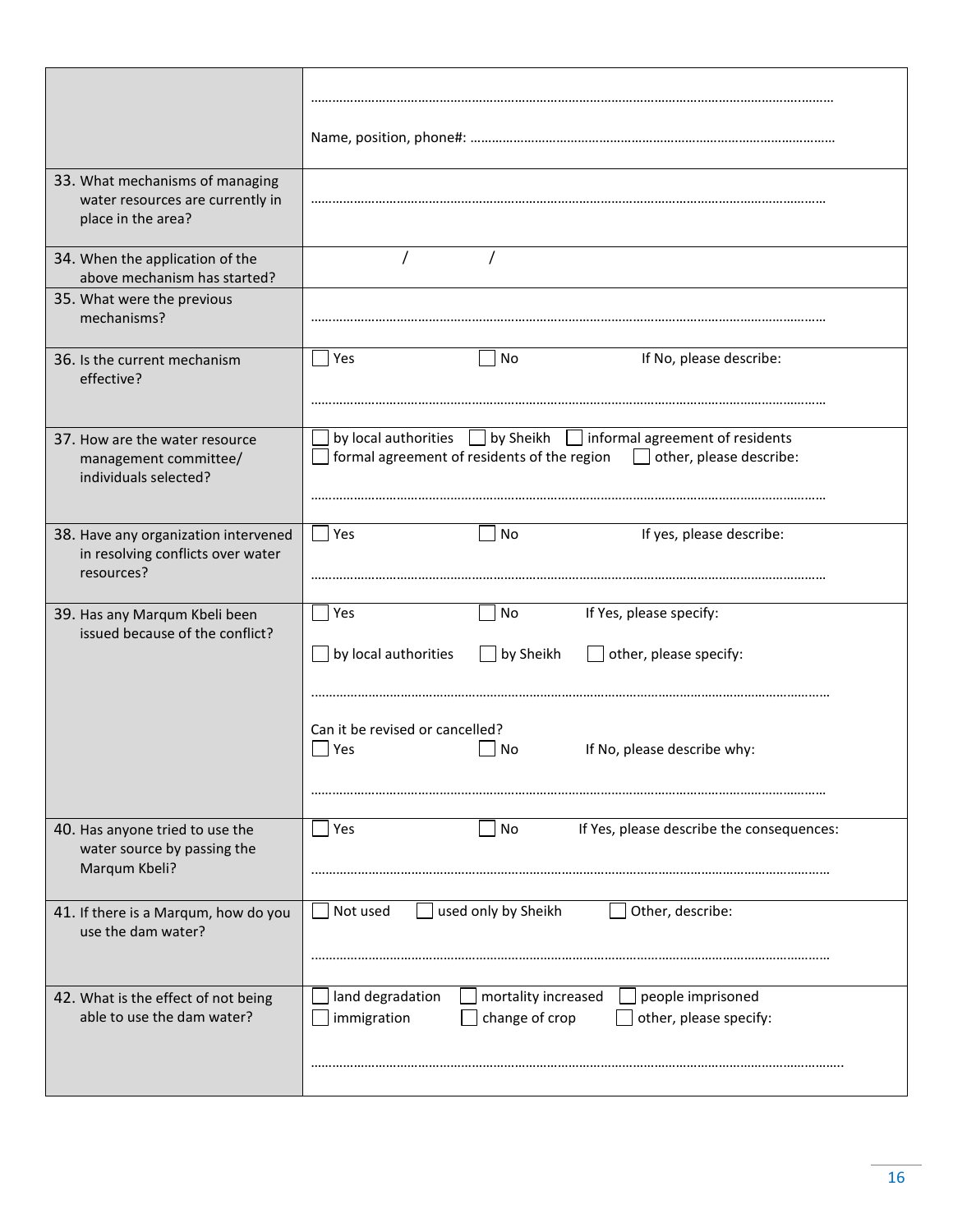| 43. How many people have migrated<br>due to lack of water?                                                              |                               |
|-------------------------------------------------------------------------------------------------------------------------|-------------------------------|
| 44. What is the area of land that<br>became arid due to water<br>shortage caused by conflicts in<br>the past 12 months? |                               |
|                                                                                                                         |                               |
| 45. What is the solution for resolving<br>the conflict once and forever<br>from your point of view?                     |                               |
| 46. In your opinion, are there any<br>other solutions?                                                                  |                               |
| 47. What are the best ways to bring<br>together the parties to reach a<br>long-term commitment?                         |                               |
| 48. What are the barriers or<br>obstacles to implementing these<br>suggested solutions?                                 |                               |
| 49. In your opinion, how can these<br>barriers be overcome?                                                             |                               |
| 50. In your opinion, what is the<br>impact of conflict resolution over<br>water resources?                              |                               |
| 51. In your opinion, will your<br>community accept women<br>engagement in conflict<br>resolution?                       | Please describe:<br>Yes<br>No |
| 52. Is it possible to build the<br>community confidence in<br>women's ability to resolve<br>conflicts?                  | Please describe:<br>Yes<br>No |
| 53. Are women voices heard or<br>decision accepted in society?                                                          | Please describe:<br>Yes<br>No |
| 54. What role can women play in<br>your area to resolve conflicts?                                                      | Please describe:<br>Yes<br>No |
| 55. Are women in your area willing to<br>be engaged in conflict<br>management?                                          | Please describe:<br>Yes<br>No |
| 56. Do you think women in your area<br>are able to play a role in resolving<br>conflicts?                               | Please describe:<br>Yes<br>No |